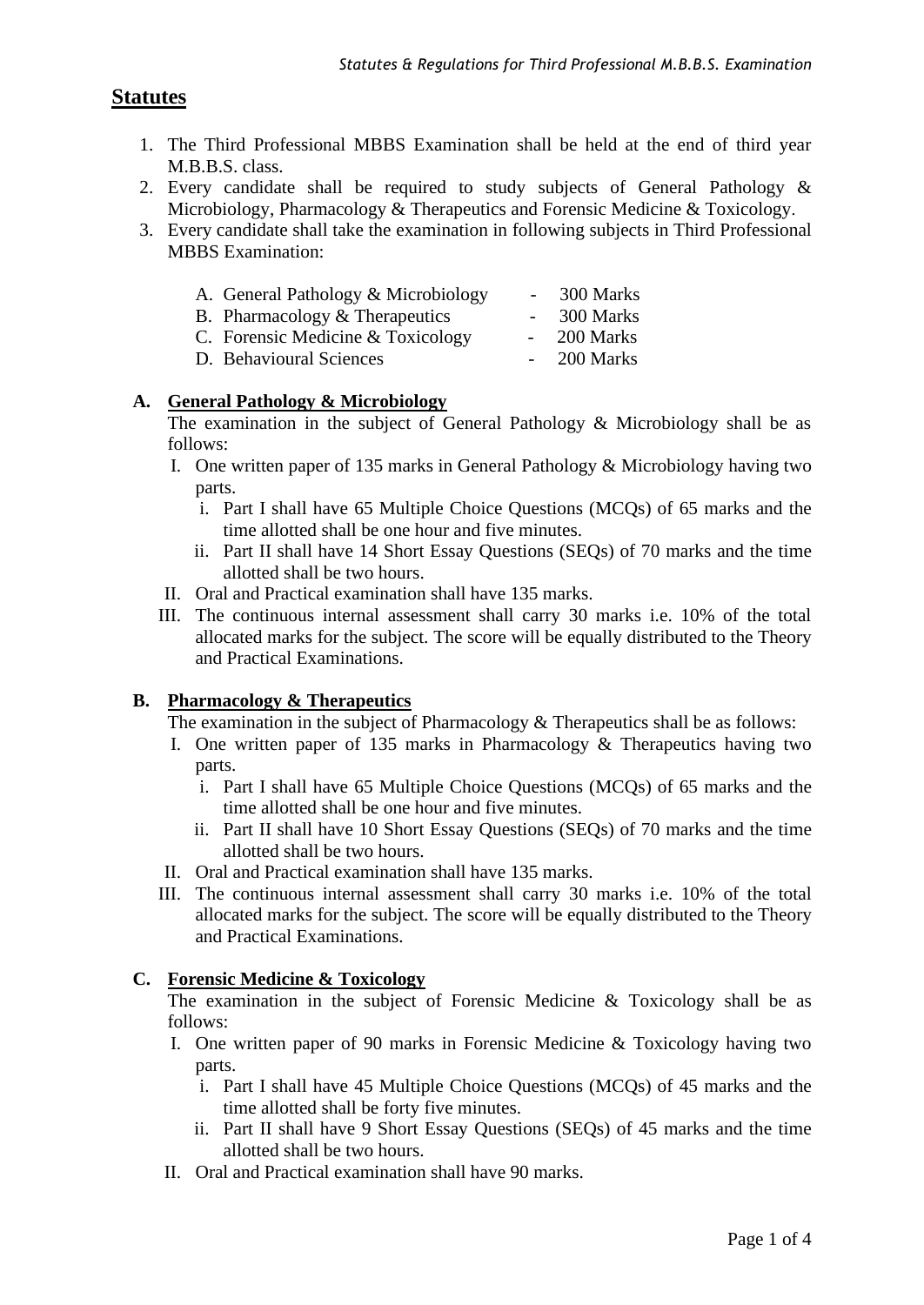III. The continuous internal assessment shall carry 20 marks i.e. 10% of the total allocated marks for the subject. The score will be equally distributed to the Theory and Practical Examinations.

### **D. Behavioural Sciences**

The examination in the subject of Behavioural Sciences shall be as follows:

- I. One written paper of 90 marks in Bahavioural Sciences having two parts.
	- i. Part I shall have 45 Multiple Choice Questions (MCQs) of 45 marks and the time allotted shall be forty five minutes.
	- ii. Part II shall have 9 Short Essay Questions (SEQs) of 45 marks and the time allotted shall be two hours.
- II. Oral and Practical examination and Psychosocial Assessment shall have (45+45) 90 marks.
- III. The continuous internal assessment shall carry 20 marks i.e. 10% of the total allocated marks for the subject. The score will be equally distributed to the Theory and Practical Examinations.

| 1 avie 1                       |                            |            |                            |           |              |  |  |  |
|--------------------------------|----------------------------|------------|----------------------------|-----------|--------------|--|--|--|
| <b>Subject</b>                 | <b>Theory</b>              |            | <b>Practical</b>           |           | <b>Total</b> |  |  |  |
| <b>General Pathology &amp;</b> | Part I MCQs                | 65 Marks   | Oral and Practical         | 135 Marks |              |  |  |  |
| <b>Microbiology</b>            | Part II SEQs               | 70 Marks   | <b>Internal Assessment</b> | 15 Marks  |              |  |  |  |
|                                | <b>Internal Assessment</b> | 15 Marks   |                            |           |              |  |  |  |
|                                |                            | 150        |                            | 150       | 300          |  |  |  |
| Pharmacology &                 | Part I MCQs                | 65 Marks   | Oral and Practical         | 135 Marks |              |  |  |  |
| <b>Therapeutics</b>            | Part II SEOs               | 70 Marks   | <b>Internal Assessment</b> | 15 Marks  |              |  |  |  |
|                                | <b>Internal Assessment</b> | 15 Marks   |                            |           |              |  |  |  |
|                                |                            | 150        |                            | 150       | 300          |  |  |  |
| <b>Forensic Medicine &amp;</b> | Part I MCQs                | 45 Marks   | Oral and Practical         | 90 Marks  |              |  |  |  |
| <b>Toxicology</b>              | Part II SEQs               | 45 Marks   | <b>Internal Assessment</b> | 10 Marks  |              |  |  |  |
|                                | <b>Internal Assessment</b> | 10 Marks   |                            |           |              |  |  |  |
|                                |                            | <b>100</b> |                            | 100       | <b>200</b>   |  |  |  |
| <b>Behavioural Sciences</b>    | Part I MCOs                | 45 Marks   | <b>Oral and Practical</b>  | 90 Marks  |              |  |  |  |
|                                |                            |            | examination                |           |              |  |  |  |
|                                | Part II SEQs               | 45 Marks   | Internal                   | 10 Marks  |              |  |  |  |
|                                |                            |            | Assessment                 |           |              |  |  |  |
|                                | Internal Assessment        | 10 Marks   |                            |           |              |  |  |  |
|                                |                            | 100        |                            | 100       | 200          |  |  |  |
| <b>Total</b>                   |                            |            |                            |           |              |  |  |  |

4. The marks distribution in each subject is given in Table 1:

#### **Table 1**

- 5. The medium of Examination shall be English.
- 6. No grace marks should be allowed in any examination or practical under any guise or name.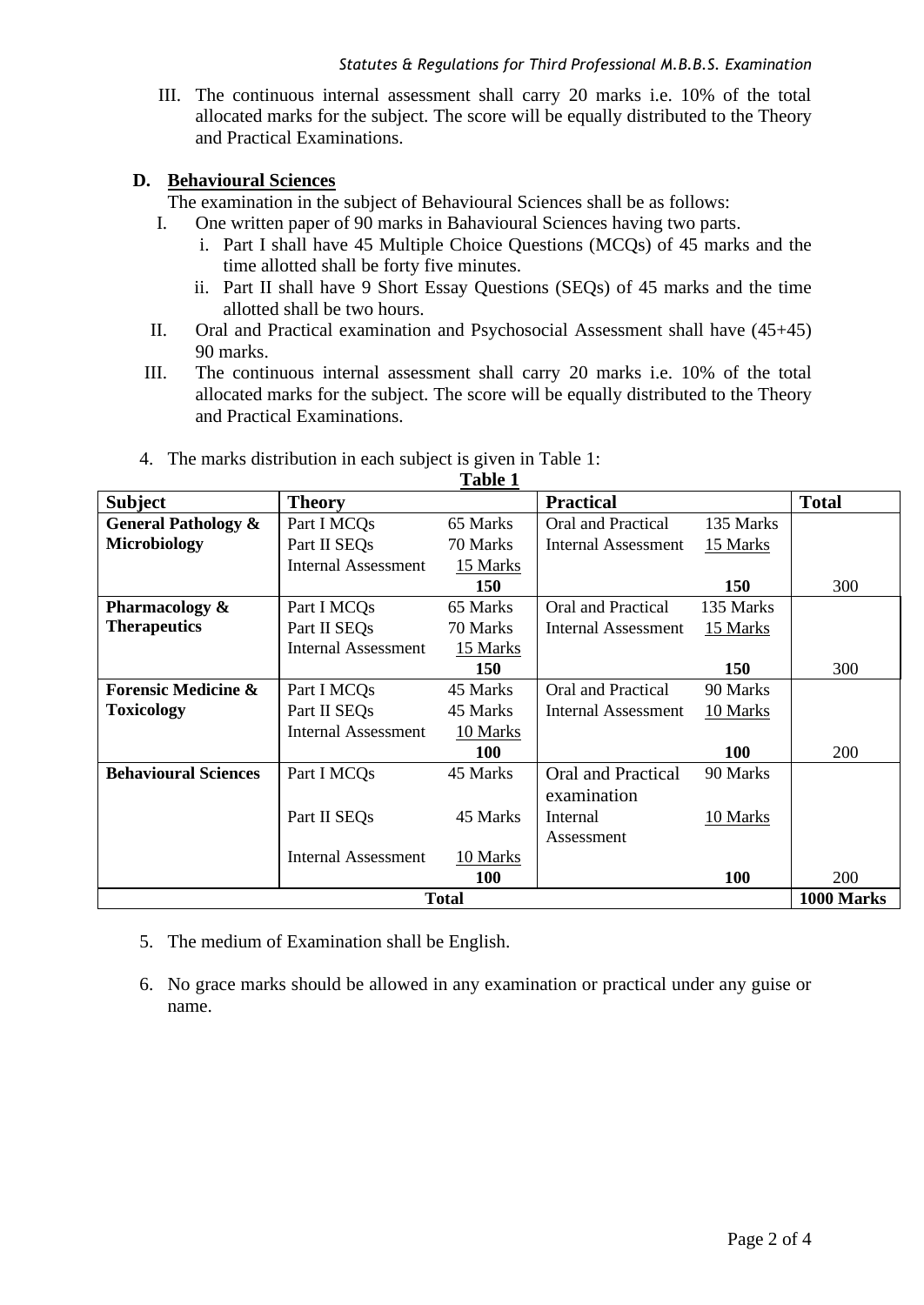# **Regulations**

- 1. This examination shall be open to any student who:
	- a. has been enrolled/registered and completed one academic year preceding the third professional examination in a constituent/affiliated College of the University.
	- b. has passed the Second Professional Examination from University of Health Sciences or an examination from any other recognised University considered equivalent for the purpose by the Academic Council, not less than one academic year previously.
	- c. has his/her name submitted to the Controller of Examinations, for the purpose of examination, by the Principal of the College in which he / she is enrolled.
	- d. has his/her marks of internal assessment in all the subjects sent to the Controller of Examinations by the Principal of the College alongwith the admission forms.
	- e. produces the following certificates duly verified by the Principal of his / her College:
		- (i) of good character;
		- (ii) of having attended not less than three-fourth (75%) of the full course of lectures delivered and practical conducted in each of the subjects of the Examination.

The Chairman of the College Academic Council / Principal of the College may condone for valid reasons deficiency up to 5% of lectures in written papers and 5% in practical. Candidates falling short of lectures or practical shall not be admitted to the examination but may be permitted to appear at the next examination if they attend 75% of the lectures delivered and practicals conducted up to the commencement of the next examination by remaining on the rolls of a College as regular student.

- f. The detainee students shall complete all the academic requirements including attendance in the year of detention like promoted students enrolled in the class.
- 2. The minimum number of marks required to pass this examination for each subject shall be fifty percent (50%) in written and fifty percent (50%) in the oral and practical examination separately and fifty percent (50%) in aggregate at one and the same time.
- 3. Candidates who secure eighty five percent (85%) or above marks in any subject shall be declared to have passed "with distinction" in that subject and no candidate who does not pass in all the subjects of the Third Professional Examination as a whole at one and the same time shall be declared to have passed "with distinction" in any subject.
- 4. A candidate failing in one or more subject of the annual examination shall be provisionally allowed to join fourth professional class till the commencement of supplementary examinations. The candidate, however, shall have to pass the failed subjects in this supplementary examination failing which he / she shall be detained in the third professional. Under no circumstances, a candidate shall be promoted to the fourth professional class till he / she has previously passed all the subjects in the Third Professional Examination.